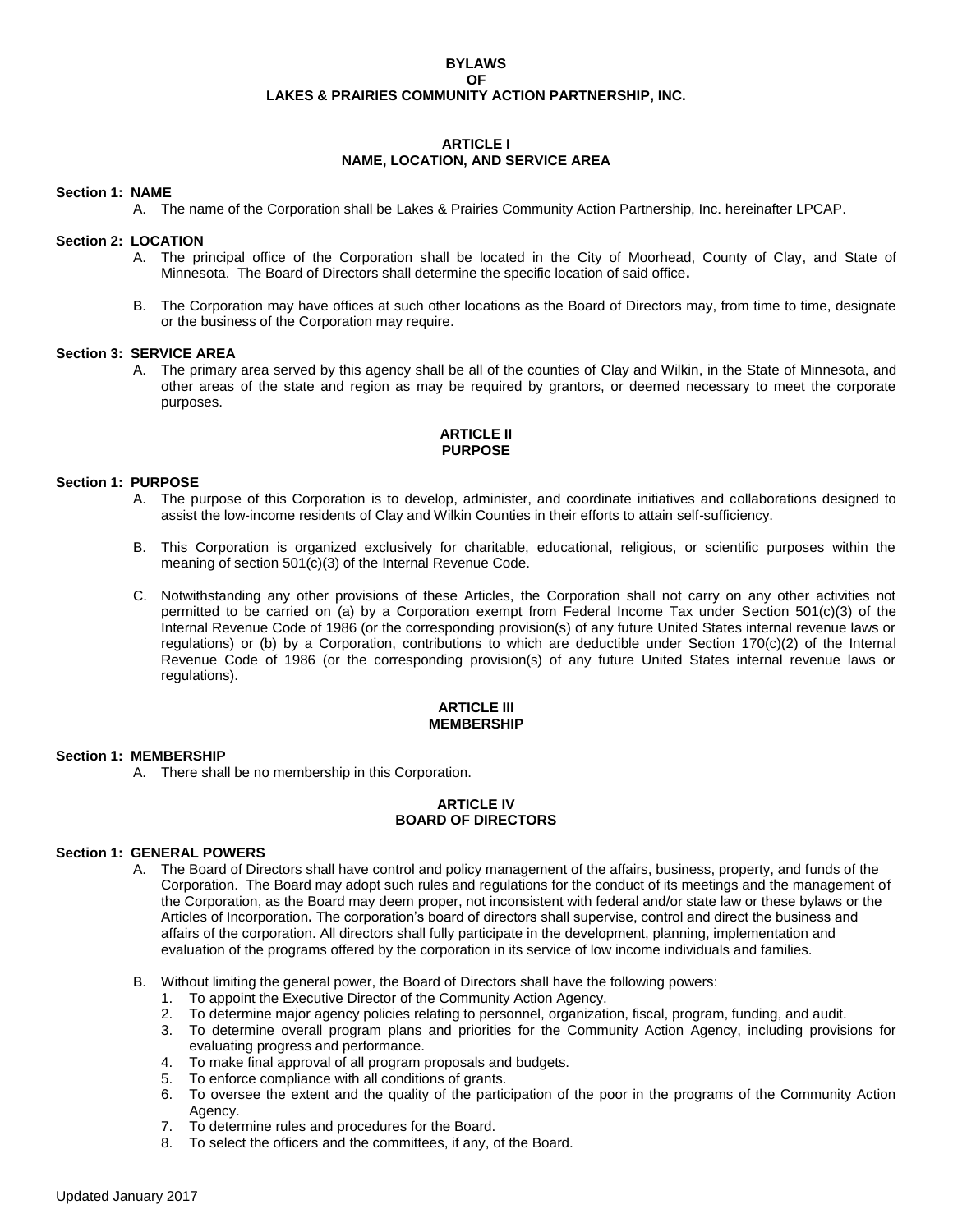## **Section 2: ROLE OF THE BOARD**

- A. The Board of Directors is responsible for providing direction, leadership, and support to:
	- 1. The Executive Director, who is in charge of daily operations of the Agency. This position is accountable to the Board.
	- 2. The Board does not become involved in day-to-day administrative decision-making; these responsibilities are delegated to the Executive Director.
- B. Individual members do not have the authority to direct staff activities unless they are empowered by the Board as whole.
- C. The Board, as a body, is empowered to set the policy of the Agency; however, no individual Board member possesses that authority and individual Board members cannot provide staff or administrative direction.
- D. The Board and its members should not solicit, nor encourage, concerns raised by staff outside of the Board-approved process. The Board becomes involved with staff through the Board's Human Resources Committee and the Agency's Written Concerns Process.
- E. Each member of the Board agrees to adhere to the following duties:
	- 1. Duty of Care: The duty of care describes the level of competence that is expected of a board member and is commonly expressed as the duty of "care that an ordinarily prudent person would exercise in a like position and under similar circumstances." This means that a board member owes the duty to exercise reasonable care when he or she makes a decision as a steward of the organization.
	- 2. Duty of Loyalty: The duty of loyalty is a standard of faithfulness; a board member must give undivided allegiance when making decisions affecting the organization. This means that a board member can never use information obtained as a member for personal gain, but must act in the best interests of the organization.
	- 3. Duty of Obedience**:** The duty of obedience requires board members to be faithful to the organization's mission. They are not permitted to act in a way that is inconsistent with the central goals of the organization. A basis for this rule lies in the public's trust that the organization will manage donated funds to fulfill the organization's mission.

### **Section 3: NUMBER**

A. The number of Directors shall be eighteen (18). The number of Directors may be changed from time-to-time in accordance with these Bylaws; but shall not be less than fifteen (15) nor more than thirty (30).

## **Section 4: COMPOSITION**

- A. The composition of the Board of Directors shall consist of three (3) sectors; specifically: Public Official Sector, Low-Income Sector, and Private Sector.
- B. A past employee of LPCAP, may not serve on the Board of Directors for 3 years post-employment.
- C. Each sector shall be composed of 2/3 residents of Clay County and 1/3 residents of Wilkin County.
- D. Tripartite Board Structure.
	- 1. **Public Official Sector:** Exactly one-third of the directors shall be elected public officials, holding office on the date of selection, except that if the number of such elected officials reasonably available and willing to serve on the board is less than one-third of the membership of the board, appointive public officials may be counted in meeting such one-third requirement (Public Sector Directors);
	- 2. **Low-Income Sector:** At least one-third of the directors shall be persons chosen in accordance with democratic selection procedures adequate to assure that these members are representative of low-income individuals and families in the neighborhood served (Low-Income Sector Directors); and
	- 3. **Private Sector:** The remainder of the directors shall be officials or members of business, industry, labor, religious, law enforcement, education, or other major groups and interests in the community served (Private Sector Directors).

# **Section 5: QUALIFICATIONS**

- A. Each Director selected to represent a specific county within the area served, must reside in or provide services to the county he or she represents. Counties represented by Board members are Clay and Wilkin. Board member applicants with financial, early childhood and legal expertise will be given preference.
- B. **Head Start Board Composition Requirements.** At least one director shall have a background and expertise in fiscal management or accounting. At least one director shall have a background and expertise in early childhood education and development. At least one director shall be a licensed attorney familiar with issues that come before the governing body. However, if a person described in any one of the three preceding sentences is not available to serve as a director, the board shall use a consultant, or another individual with relevant expertise, with the required qualifications, who shall work directly with the board.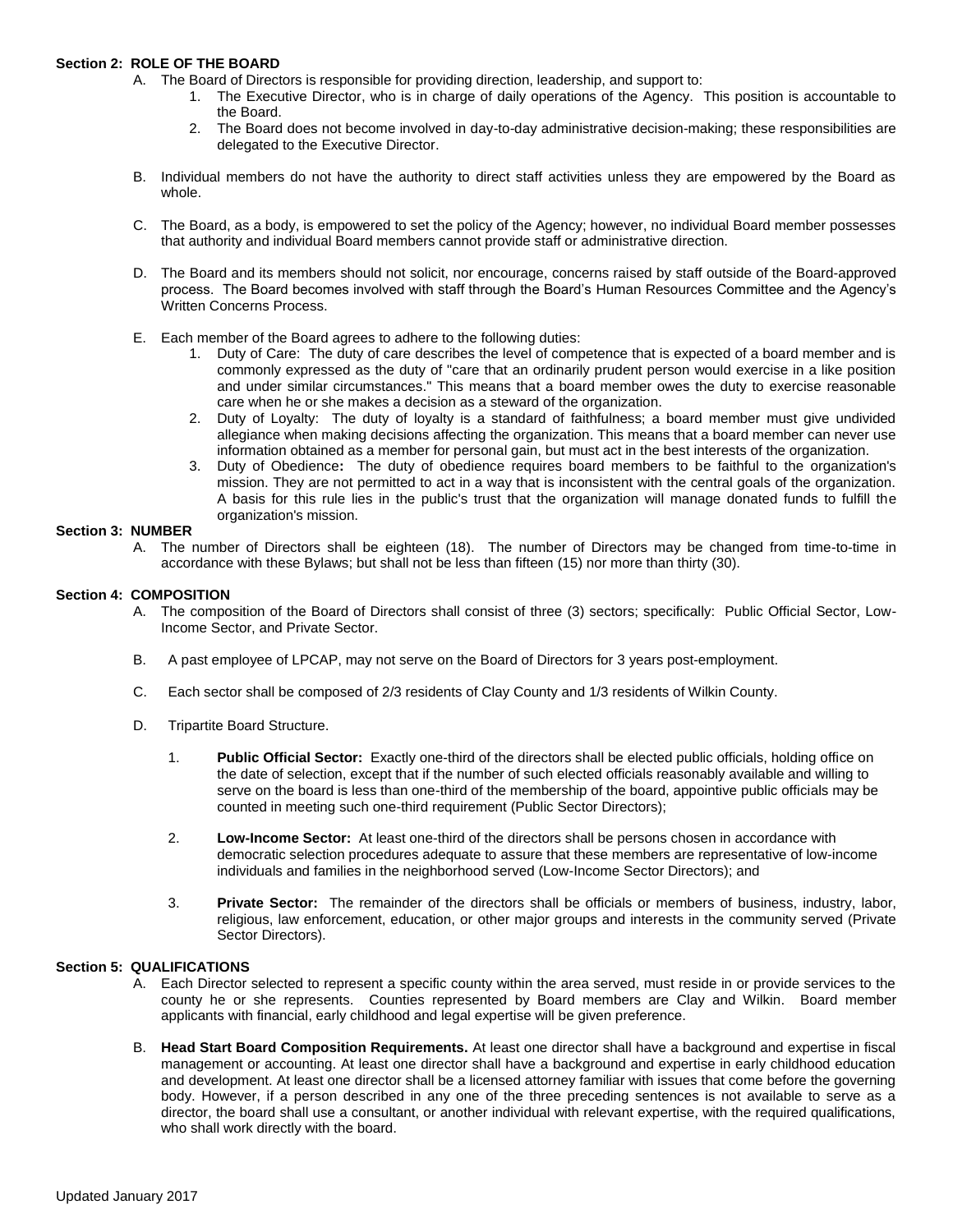C. Other directors shall: (1) reflect the community to be served and include parents of children who are currently, or were formerly, enrolled in Head Start programs; and (2) be selected for their expertise in education, business administration, or community affairs.

# **Section 6: TERM LIMITS**

- A. Terms of Office. Each director shall serve for a three-year term, or until he or she sooner dies, resigns, is removed, or becomes disqualified. A public official shall serve as a Public Sector Director only while s/he continues to hold public office. An individual designated by either a Low-Income Organization to serve as a Low-Income Sector Director or by a Private Sector Organization to serve as a Private Sector Director shall so serve only while s/he continues to be associated with the organization that designated him or her.
- B. No director shall serve for more than three consecutive terms without at least a one-year absence from the board.

## **Section 7: ELECTION / SELECTION PROCESS**

- A. **Public Official Sector:** The selected public officials shall meet the requirements set forth in these Bylaws. The board of directors shall select elected public officials to serve as Public Sector Directors. If the number of elected officials reasonably available and willing to serve on the board is less than one-third of the board, the corporation may select appointed public officials to serve. Should a public official fail, within the period specified by the corporation's board, to accept the seat him- or herself the corporation's board shall select another public official to fill the seat subject to approval of the corporation's board, to fill the seat.
- B. **Low-Income Sector:** Directors shall be elected from Clay and Wilkin Counties by a majority vote of the low-income residents in that county. Directors may reside in any part of the county they represent.
	- Notices of vacancies on the Board of Directors shall be posted at locations convenient to the low-income population in the designated vacancy area including social media.
	- 2. Applications for inclusion of a person's name on the ballot shall be made available to the low-income population by mail, on the website, or in person by contacting the LPCAP offices.
	- 3. Prior to the election, ballots shall be mailed to low-income persons eligible to vote in the area where the vacancy has occurred. Eligible voters are those who have received assistance or service from LPCAP during the past year and are eighteen (18) years of age or older.
	- 4. Low-income residents who may not have applied for programs operated by LPCAP may vote by providing proof of residency and signing a low-income declaration. Ballots will be available at the LPCAP offices.
	- 5. Voting Procedures:
		- a. All voting will be done by secret ballot.
		- b. Each voter shall provide a low-income declaration or statement of services received.
		- c. The agency shall maintain a list of those persons voting to prevent persons from voting more than once.
- C**. Private Sector:** The board shall select individuals who are officials or members of business, industry, labor, religious, law enforcement, education, or other major groups and interests in the community served to serve as Private Sector Directors.

## **Section 8: VACANCIES**

- A. Any vacancy occurring on the Board of Directors shall be filled as soon as reasonably possible by the selection process set forth in these Bylaws for the selection of public official, private, and low-income sector members.
- B. Any Director so elected or appointed shall be from the same county as the Director he or she is to replace.

## **Section 9: REMOVAL**

A. **Removal of Directors.** A director may be removed from office with or without cause by the vote of ¾ of the Directors present at any regular board meeting. The board shall provide all directors, including the director proposed to be removed, with at least 10 days' notice of the meeting at which the removal is to be considered. The notice must specify that a purpose of the meeting is to consider removal of the director. A vote of *¾* of the Directors present is required to remove the director.

# **Section 10: COMPENSATION**

A. **Compensation of Directors.** Directors may not receive compensation for serving on the corporation's board of directors or for providing services to the corporation. However, they may receive reimbursement (or advances, in the case of low-income sector directors) from the corporation for reasonable and documented expenses incurred in the course of performing services as directors or officers. To the extent the corporation makes any such reimbursements or advances, it shall do so only in accordance with financial policies established from time to time by the board.

## **Section 11: DIRECTOR CONFLICTS OF INTEREST**

A. Subject to the articles of incorporation, bylaws and any applicable law, the board of directors shall adopt and implement a conflict of interest policy covering the corporation's directors, officers and such employees and other persons as may be specified in the policy.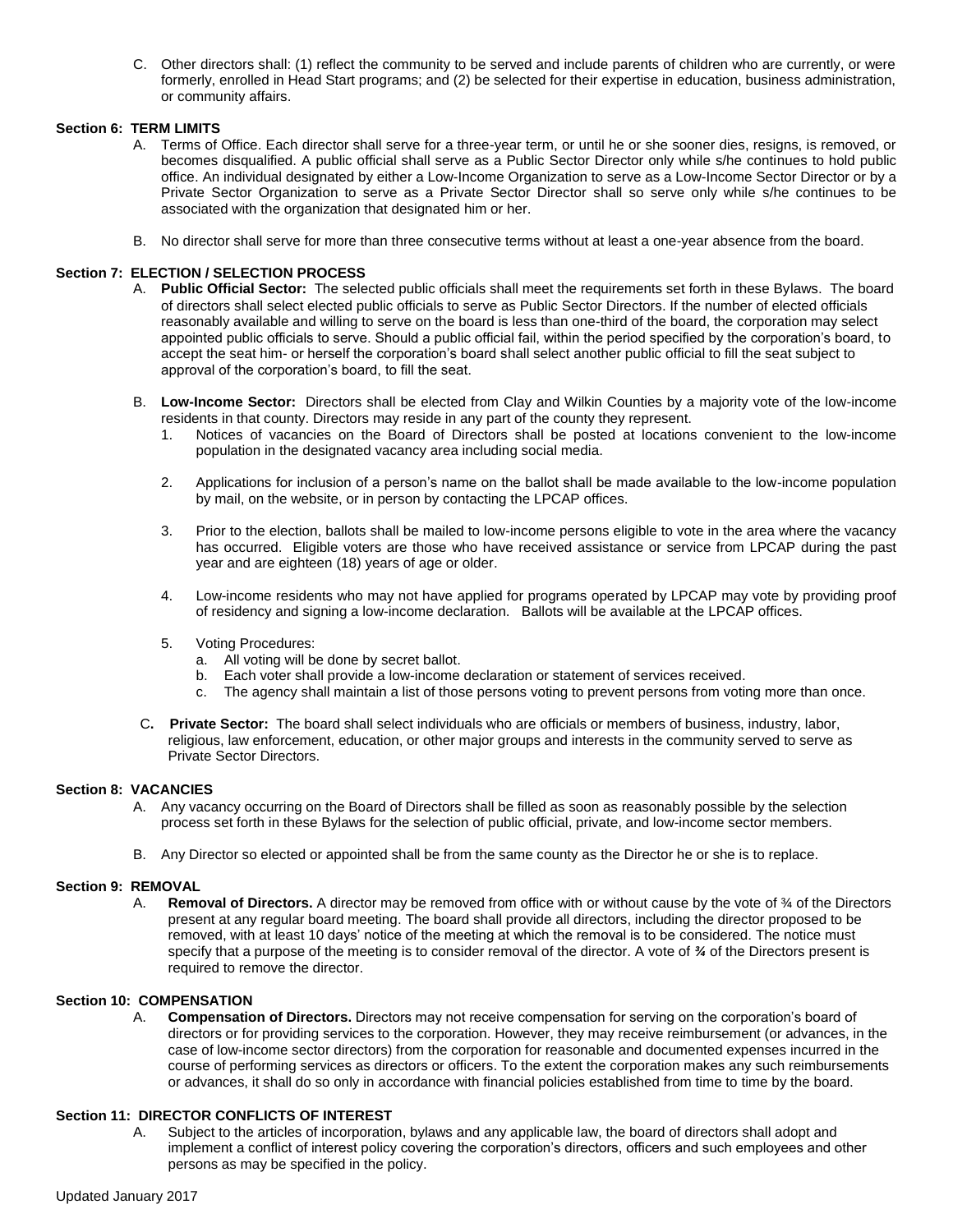B. Directors of the corporation may not: have a financial conflict of interest with the corporation or its delegate agencies; be employees of the corporation; or be immediate family members of any employees of the corporation or its delegate agencies. For this purpose, the term "immediate family member" means: a spouse, parents and grandparents, children and grandchildren, brothers and sisters, mother-in-law and father-in-law, brothers-in-law and sisters-in-law, daughters-in-law and sons-in-law, and adopted and step family members. Directors who are federal employees are prohibited from serving in any capacity that would require them to act as an agent of or attorney for the corporation in its dealings with any federal government departments or agencies.

## **Section 12**: **PETITIONS FOR BOARD REPRESENTATION**

A. A low-income individual, community organization, or religious organization, or representative of low-income individuals that considers its organization, or low-income individuals, to be inadequately represented on the board may submit a petition for representation to the board. The petition must be signed by at least 10 individuals, unless the chair determines that it is appropriate to waive this requirement in a particular case. A written statement of the board's action on the petition shall be provided to the petitioning individual or group (and, if required by law, regulation or government funding source policy, a copy of the statement shall be sent to the appropriate government funding source(s)). Should it decide to provide representation to the petitioning organization or interest, the board shall take any actions necessary to provide that representation while ensuring that the board's composition meets the requirements of the federal Community Services Block Grant Act, the federal Head Start Act*,* and any other applicable laws or regulations.

## **ARTICLE V VOTING RIGHTS**

# **Section 1: ELECTION OF OFFICERS**

A. Each member of the Board of Directors shall have voting rights with respect to the election of officers of the Corporation.

## **Section 2: VOTING AND ACTION BY THE BOARD**

A. Voting and Action by the Board. Unless a greater number is required by the corporation's articles of incorporation, these bylaws or by law, the act of a majority of the directors at any meeting at which a quorum is present shall be an act of the board. Each director with voting rights shall have one vote (provided that s/he is not prohibited from voting on a particular matter due to a conflict of interest).

### **Section 3: PROXY VOTING**

A. Proxy voting shall not be permitted at any meeting.

## **ARTICLE VI MEETINGS OF THE BOARD OF DIRECTORS**

## **Section 1. LOCATION**

A. The location of meetings shall be determined by the Board.

## **Section 2. REGULAR MEETINGS**

- A. Regular meetings of the board shall be held at least 11 times per year on such dates and at such times and places as the board may determine.
- B. A schedule of regular meetings will be kept on the agency's website or on file in the primary office.

## **Section 3. ANNUAL BOARD OF DIRECTORS MEETING**

A. Annual Meeting. The annual meeting of the board shall be held during the month of April each year, subject to postponement by the board. The purposes of the annual meeting are to seat officers and to transact such other business as may become before the meeting. If the annual meeting is postponed, a special meeting may be held in its place, and any business transacted shall have the same force and effect as if transacted at the annual meeting.

### **Section 4. SPECIAL MEETINGS**

- A. Special meetings, or a meeting held at a time or place different from regular meetings of the board, may be called by the Chair.
- B. All notices regarding special meetings shall state the purpose for which the special meeting is called.
- C. Notice of the special meeting must be posted at least three (3) days prior to the meeting.
- D. In accordance with MN Open meeting Laws, a meeting may be closed based on limited attorney-client privilege, and for the purposes of labor negotiations, employee evaluations, and discussion of security issues and property transactions.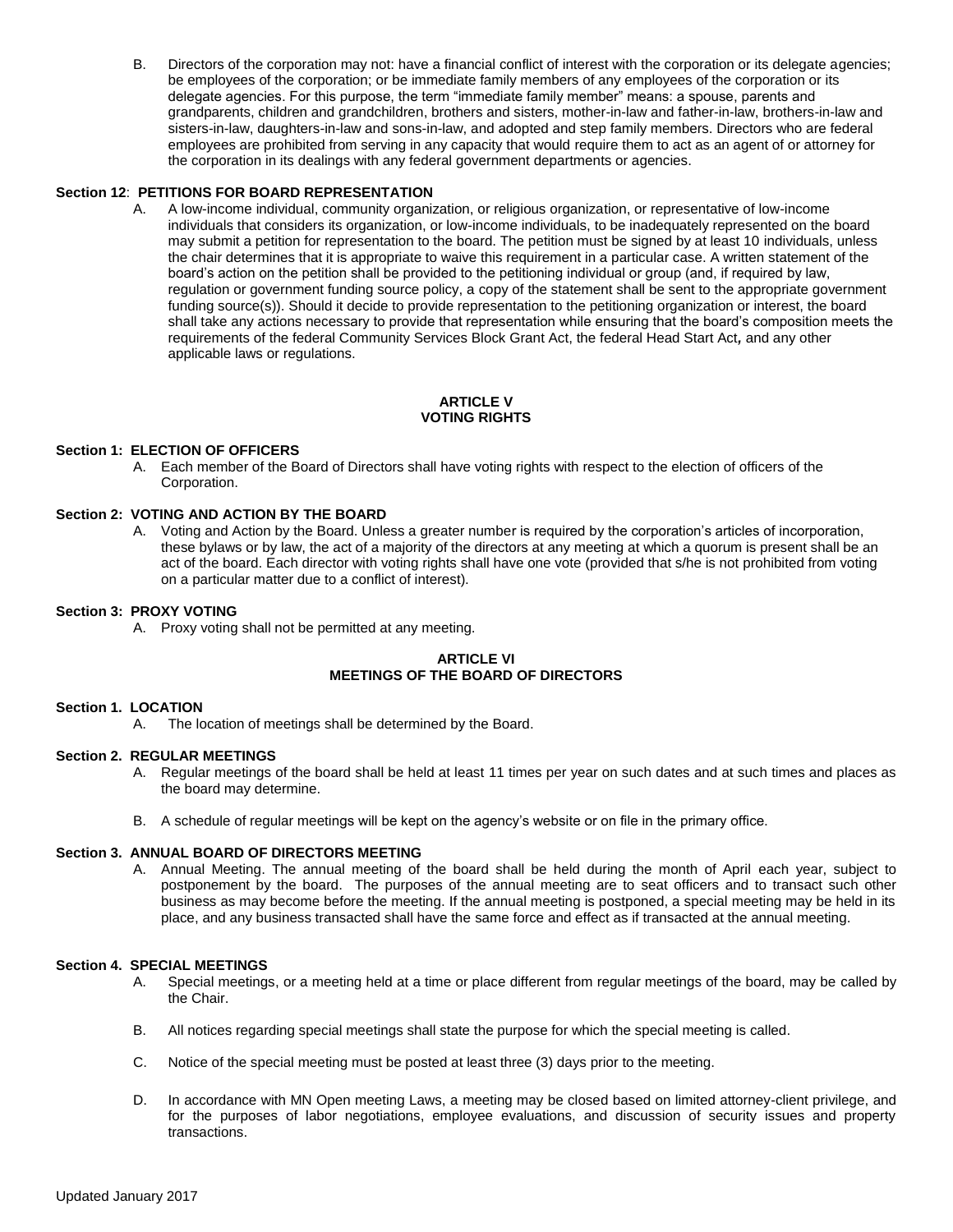### **Section 5. COMMITTEE MEETINGS**

A. Committee meetings shall be held as deemed necessary by the Chairperson of each committee.

### **Section 6. NOTICE**

- A. Written notice of the time, date, location and agenda of each meeting of the board shall be given by mail, in person or electronically to each director at least three (3*)* days meetings. Whenever notice of a meeting is required to be given to the directors, such notice need not be given to any director if a written waiver of notice, executed by him or her (or his or her duly authorized attorney) before or after the meeting, is filed with the records of the meeting, or to any director who attends the meeting without protesting the lack of notice to him or her before or at the beginning of the meeting.
- B. If any meeting of the Board at which a quorum was present be adjourned, continued, or recessed to another time or place, notice as required by these bylaws shall be given.
- C. Whenever any notice is required to be given under the Articles of Incorporation or the Bylaws of this Corporation, a waiver signed by the person entitled to such notice, whether before or after the time stated therein, shall be deemed equivalent to the giving of such notice. Attendance at a meeting for which notice is required will be deemed a waiver of such notice by the attendee.

### **Section 7: QUORUM**

- A. At all meetings of the board of directors a quorum shall equal a majority of the directors in office.
- B. Unless a greater number is required by the corporation's articles of incorporation, these bylaws or by law, the act of a majority of the directors at any meeting at which a quorum is present shall be an act of the board. Each director with voting rights shall have one vote (provided that s/he is not prohibited from voting on a particular matter due to a conflict of interest). Votes by proxy are prohibited.

## **Section 8: RULES OF ORDER**

A. The order of business for any meeting of the Corporation shall be determined by an agenda caused to be prepared by the chairperson of the meeting in question. The order of business may be altered or suspended at any meeting by a majority vote of the members present. The parliamentary rules as laid down in the *"Robert's Rules of Order"* shall govern all debates, when not in conflict with these Bylaws or federal or state law.

### **Section 9: PRESUMPTION OF ASSENT**

A. A Director of the Corporation, who is present at a meeting of the Board of Directors at which action on any corporate matter is taken, shall be presumed to have assented to such action unless she/he shall state her/his dissent with the Secretary of the meeting before the adjournment thereof.

## **Section 10: MEETINGS BY TELEPHONE OR OTHER ELECTRONIC MEANS**

A. Members of the board of directors or any committee designated thereby may participate in a meeting of the board or such committee by means of a conference telephone or other electronic means as long as specified conditions are met to ensure openness and accessibility for those who wish to attend. In general, all persons participating in the meeting can hear each other at the same time and participation by such means shall constitute presence in person at the meeting; provided, however, that members of the public attending the meeting must also be able to hear all persons participating in the meeting. At least one member of the board must be present at the regular meeting location. All votes must be conducted by roll call. The meeting must be open and accessible to the public and proper notice must be given.

## **ARTICLE VII OFFICERS**

## **Section 1: NUMBER**

A. The officers of the Corporation shall be Chairperson, Vice Chairperson, Secretary, and Treasurer, and such other officers as may be elected in accordance with the provisions of these Bylaws. All officers must be directors. No director shall hold more than one office at the same time.

## **Section 2: TERM OF OFFICE**

A. The term of office for the Chairperson, Vice Chairperson, Secretary and Treasurer shall be for two (2) years. The term of the Vice-Chairperson shall be two (2) years and upon completion of the term, the Vice-Chairperson shall assume the position of Chairperson following confirmation by the Board at the January board meeting. Each Primary Officer shall hold office until the next annual meeting and until his or her successor is elected and qualified or until s/he sooner dies, resigns, is removed or becomes disqualified. Each other officer shall hold office until the next annual meeting unless a shorter period shall have been specified by the terms of his or her election or appointment, or until s/he sooner dies, resigns, is removed or becomes disqualified

## **Section 3: ELECTIONS**

A. The officers of the Corporation shall be elected bi-annually by the Board of Directors at the January meeting of the Board of Directors. In the event that any or all of the Primary Officers are not elected at the January meeting, they may be elected at a subsequent board meeting. Other officers may be elected from time to time by the board.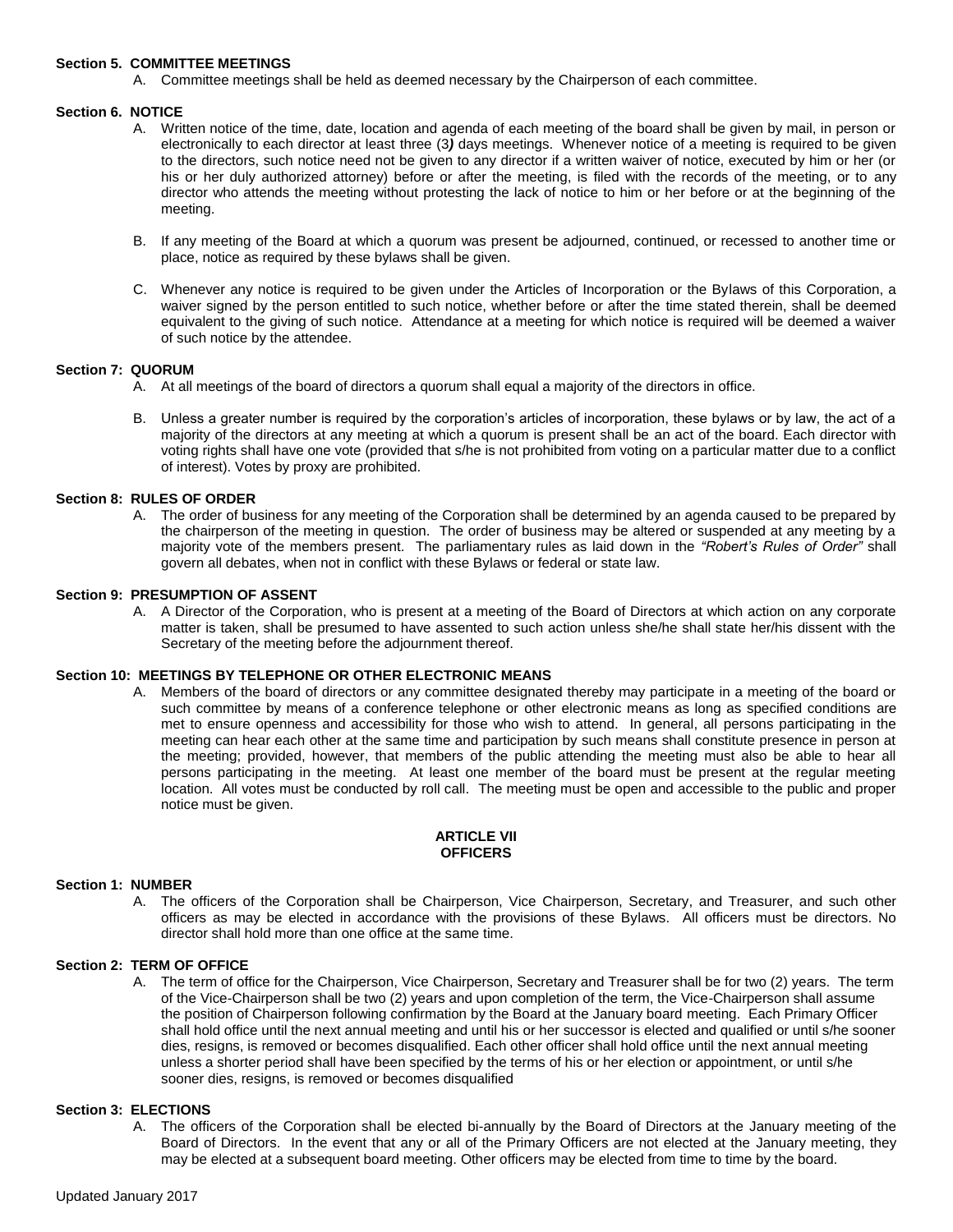# **Section 4: DUTIES :**

- A. **Chairperson:** The Chairperson shall be the chief volunteer officer of the corporation, subject to the direction and control of the board; preside at meetings of the board of directors; and perform such other duties and have such other powers as the board of directors may determine from time to time.
- B. **Vice Chairperson:** In the absence of the chairperson or in the event of the chairperson's inability or refusal to act, the vice chairperson shall perform the duties of the chair, and when so acting shall have all the powers of and be subject to all the restrictions upon the chair. The vice chairperson shall also perform such other duties and have such other powers as the board of directors may determine from time to time.
- C. **Secretary:** The secretary shall record (or see to the recording of) and maintain records of all proceedings of the board of directors, including the attendance of directors at meetings, in a book or books kept for that purpose, which shall be kept at the principal office of the corporation and which shall be open at all reasonable times to the inspection of any director. Such book or books shall also contain the corporation's articles of incorporation and bylaws (as well as any amendments thereto) and the names of all directors and the address of each. The secretary shall perform such other duties and have such other powers as the directors shall determine from time to time. If the secretary is absent from any meeting of the board of directors, a temporary secretary chosen at the meeting, shall exercise the duties of the secretary at the meeting.
- D. **Treasurer:** The treasurer shall oversee the corporation's financial management practices, subject to the direction and control of the board; and ensure that the directors understand the financial situation of the corporation (including ensuring that financial statements for each month are available for each meeting of the board of directors and are kept on file at the corporation's principal office); The treasurer shall also perform such other duties and have such other powers as the board of directors may determine from time to time.

## **Section 5: REMOVAL**

A. Removal. Any officer elected or appointed by the Board of Directors may be removed by a majority vote of the Board of Directors whenever in its judgment the best interest of the corporation would be served thereby.

## **Section 6: RESIGNATION**

A. An officer may resign by delivering his or her written resignation to the chairperson, to a meeting of the directors, or to the corporation at its principal office. Such resignation shall be effective upon receipt unless specified to be effective at some other time.

## **Section 7: VACANCIES**

A. The board shall fill promptly vacancies in the Primary Officer positions, and may fill vacancies in other officer positions, either at a regular meeting or at a special meeting called for that purpose. Each successor shall hold office for the unexpired term of his/her predecessor or until the successor sooner dies, resigns, is removed or becomes disqualified.

#### **ARTICLE VIII COMMITTEES**

## **Section 1: NUMBER AND TENURE**

- A. The Board of Directors, by resolution adopted by a majority of the Directors in office may designate one (1) or more committees, each of which shall consist of three (3) or more directors, fairly reflecting the composition of the full Board, which committees to the extent provided in such resolution shall have and exercise the authority of the Board of Directors in the management of the Corporation in regards to routine and ordinary business which may arise between regular Board meetings.
- B. Committee members shall be appointed by the board chairperson and approved by the board and shall serve at the pleasure of the board.
- C. Each committee shall keep a record of its actions and proceedings and, when required by the board, shall make a report of those actions and proceedings to the board. Unless the directors otherwise designate, committees shall conduct their affairs in the same manner as is provided in these bylaws for the conduct of the affairs of the board of directors, with such changes in the context of such provisions as are necessary to substitute the committee and its members for the board of directors and its members; provided, however, that the time of regular meetings of committees may be determined either by resolution of the board of directors or by resolution of the committee, and that special meetings of a committee may also be called by resolution of the board of directors. The board of directors may adopt rules for the governance of any committee not inconsistent with the provisions of these bylaws.

### **Section 2: STANDING COMMITTEES**

1. **Executive Committee:** The executive committee shall be composed of the primary officers of the board. This committee shall have all the powers and authority of the board of directors in the intervals between meetings of the board, and is subject to the direction and control of the full board. The executive committee shall make a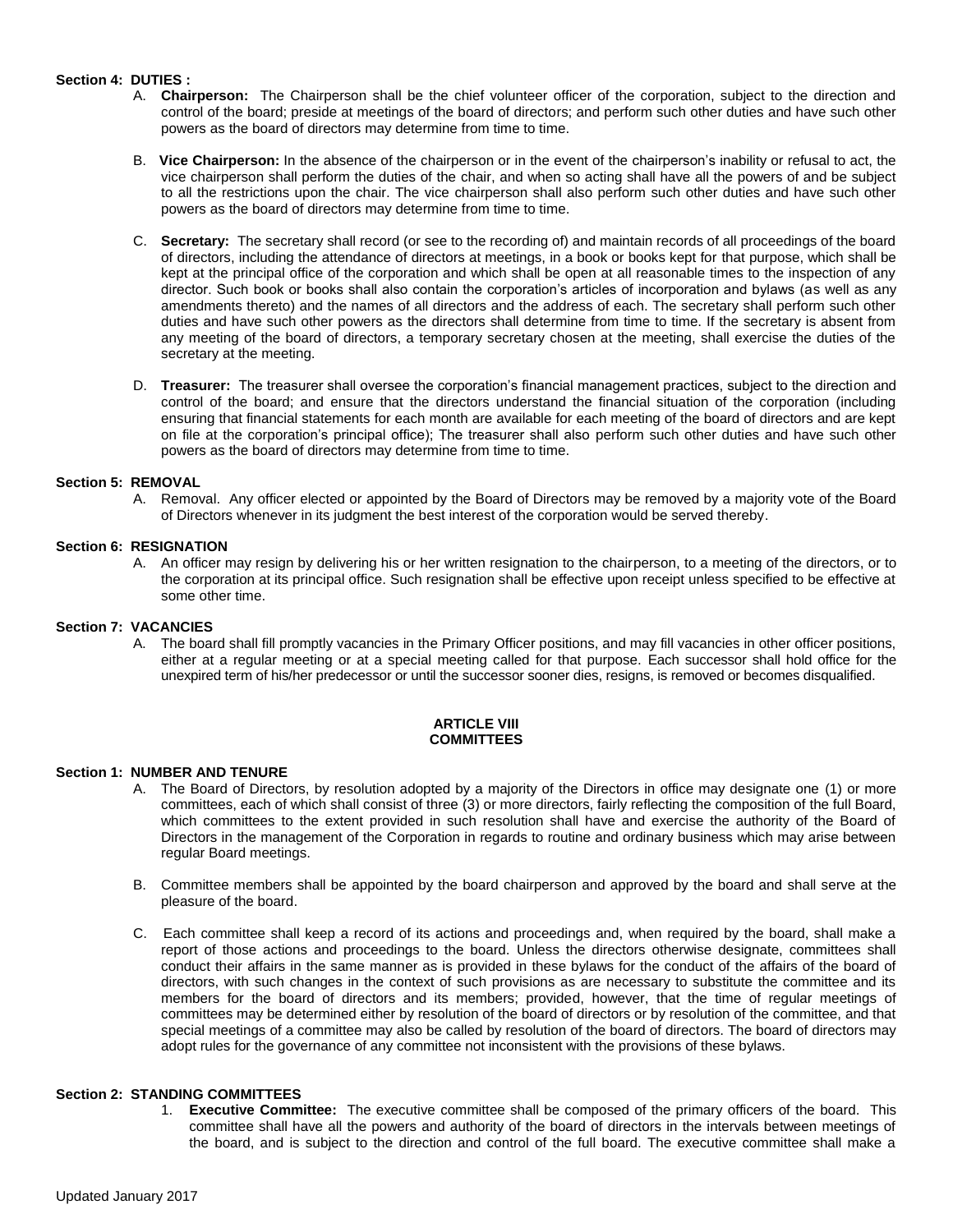report of its actions and proceedings to the board at the next meeting of the board held after such actions or proceedings.

- 2. **Finance Committee**: The finance committee shall consist of three or more directors including the Board Treasurer, fairly reflecting the composition of the full Board. The finance committee shall: (1) oversee the preparation of the annual budget and financial statements; (2) oversee the administration, collection, and disbursement of the financial resources of the organization; (3) advise the board with respect to significant financial decisions; (4) Monitor the overall systems of internal control and risk mitigation; the integrity of the financial statements of the corporation; compliance by the corporation with legal and regulatory requirements and ethical standards; and the independence and performance of the corporation's independent auditors and (5) have such other powers and perform such other duties as the board may specify from time to time.
- 3. **Audit Committee:** The Audit Committee shall consist of three or more directors, fairly reflecting the composition of the board. The audit committee shall: (1) participate in the RFP process to select the audit firm; (2) be available after the audit is complete to review results; (3) be available for on-site reviews.
- 4. **Human Resources Committee**: The human resources committee shall: (1) periodically review the corporation's personnel policies and procedures and implementation thereof, and report findings and recommendations for policy and procedures changes to the full board; (2) periodically review the corporation's compensation schedule and implementation thereof, recommend any changes to the board; (3) review and make recommendations to the board regarding the corporation's employee benefits package; (4) serve as an appeal panel for employee grievances, as described in the corporation's employee grievance procedure; and (5) receive information from the corporation's staff and attorneys on legal proceedings involving the corporation's employees and make recommendations and reports to the board on those matters. In addition, the human resources committee shall have such other powers and perform such other duties as the board may specify from time to time.
- 5. **Other Committees**: The board may establish one or more committees (standing and/or ad hoc) and may delegate to any such committee or committees any or all of its powers. Except as otherwise provided in such resolution, the Chairperson of the Corporation shall appoint the membership to the committees. Any member, thereof, may be removed by the person or persons authorized to appoint such member whenever, in their judgment, the best interests of the Corporation shall be served by such removal.

### 5. **Committee Quorum**

a. A majority of the non-vacant seats of any Committee of the Corporation shall constitute a quorum for the transaction of business.

### **ARTICLE IX STAFF**

## **Section 1: Executive Director**

A. **Executive Director.** The board of directors shall appoint and employ an executive director who, subject to the board's direction and control, shall: manage the day-to-day affairs of the corporation; implement goals and policies established by the board; and report on and advise the board and its committees concerning the affairs and activities of the corporation. The executive director shall be empowered to hire, supervise and terminate the corporation's other employees in accordance with personnel policies established by the board. In addition, the executive director shall perform such other duties and have such other powers as the board may determine from time to time. The board shall evaluate the executive director and set his/her compensation on an annual basis. The executive director may (and where required by the board or one of its committees, shall) attend meetings of the board and its committees unless excluded by a majority vote of the board or committee at a meeting at which a quorum is present or by a policy established by the board. The board may remove the executive director at any time with or without cause. Removal without cause shall be without prejudice to the executive director's contract rights, if any, and the appointment of the executive director shall not itself create contract rights.

#### **Section 2: OTHER STAFF**

A. The Executive Director or designee shall hire all staff, as needed. The specific policies and procedures regarding the personnel management of the Corporation shall be set forth in the Corporation's Personnel Policies.

# **ARTICLE X FINANCIAL**

## **Section 1: BOOKS AND RECORDS**

- A. The Corporation shall keep correct and complete books and records of accounts and shall also keep minutes of the proceedings of its members, Board of Directors, and any committees exercising any of the authority of the Board of Directors, and shall keep at the Principal Office a record giving the names and addresses of the members.
- B. All officers and agents of the Corporation who shall handle funds or securities of the Corporation shall be bonded by a blanket bond at the expense of the Corporation in an amount required by funding agencies and by the Board of Directors.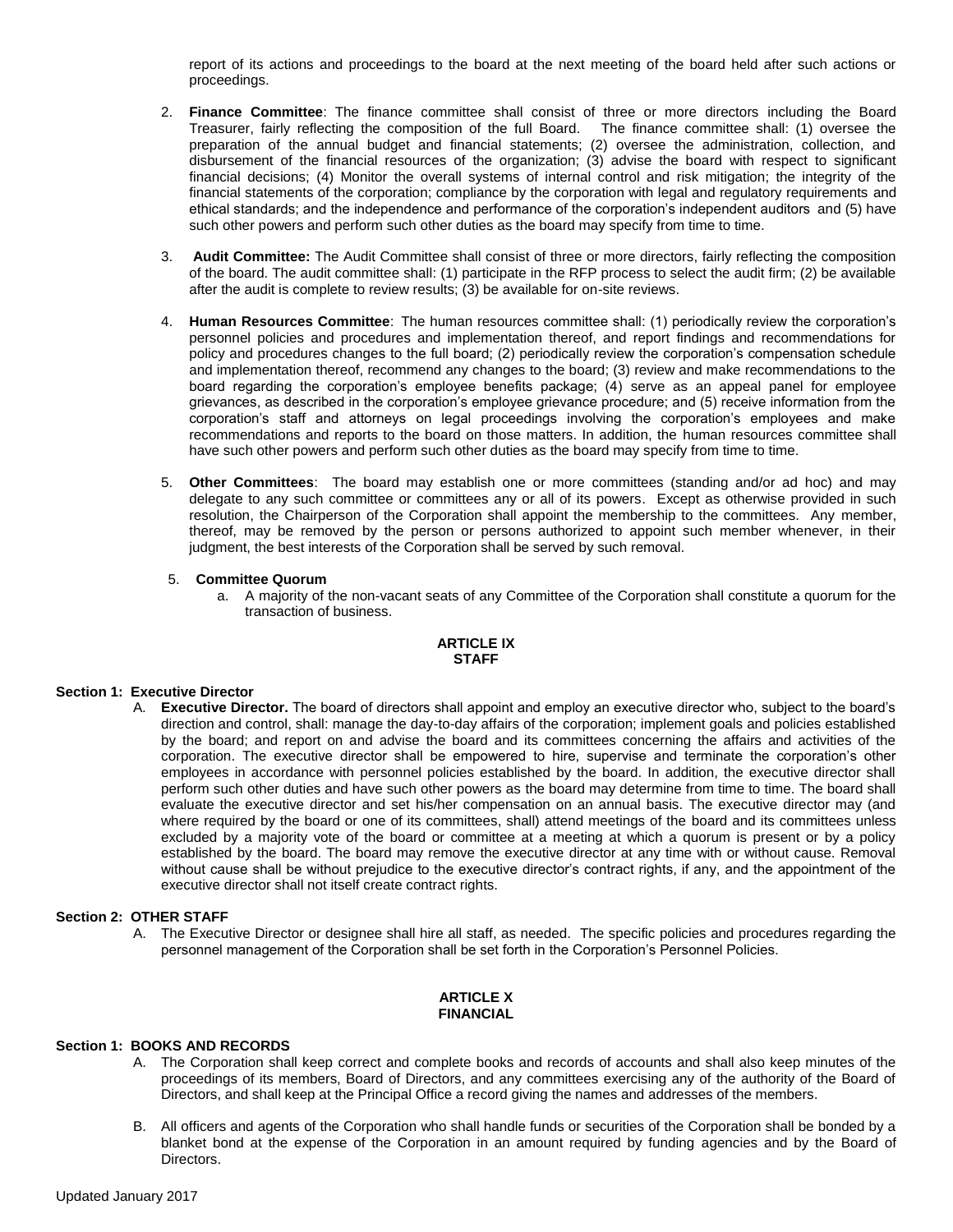## **Section 2: FISCAL ACCOUNTING PERIOD**

A. The fiscal year of the Corporation shall begin on the first  $(1<sup>st</sup>)$  day of March in each year and end at midnight on the last day of February, the succeeding year. The fiscal year of the corporation shall be fixed by resolution of the board of directors and may be changed by the board of directors.

# **Section 3: AUDIT**

A. The Corporation shall have an audit of its program accounts at least annually by a Certified Public Accountant.

## **Section 4: CONTRACTS, CHECKS, DEPOSITS, AND FUNDS**

- A. **Contracts:** The Board of Directors may authorize any officer or officers, agent or agents of the Corporation, in addition to the officers so authorized by these Bylaws, to enter into any contract or execute and deliver any instrument in the name of or on behalf of the Corporation, and such authority may be general or confined to specific incidences.
- B. **Checks, Drafts, or Orders:** All checks, drafts, or orders for the payment of money, noted or other evidence of indebtedness shall be issued in the name of the Corporation, shall be signed by such officer or officers, agent or agents of the Corporation, as shall, from time-to-time, be determined by resolution of the Board of Directors. In the absence of such determination by the Board of Directors, such instrument shall be signed by any two (2) of the following: Treasurer, Chairperson, or Vice Chairperson of the Corporation and the Executive Director.
- C. **Electronic Check Signing:** The use of electronic signature through the financial system is authorized.
- D. **Deposits:** All funds of the Corporation shall be deposited to the credit of the Corporation at such banks, trust companies, or other depositories as the Board of Directors may select.

## **Section 5: EXAMINATION**

A. Every Director of the Corporation shall have a right to examine, in person or by agent or attorney, at any reasonable time or times, for any proper purpose, and at the place where usually kept, all books and records of the Corporation and to make extracts there from.

## **ARTICLE XII AMENDMENTS**

## **Section 1: ARTICLES OF INCORPORATION**

- A. The Articles of Incorporation may be altered or amended by an affirmative vote of two-thirds (2/3) of the Directors present at any meeting of the Board of Directors of the Corporation called for that purpose.
- B. Written notice of the proposed amendment or amendments shall have been given or mailed to each Director at least thirty (30) days in advance of the meeting.
- C. All proposed amendments shall be reviewed by Legal Counsel prior to the vote.

## **Section 2: BYLAWS**

- A. These Bylaws may be altered, amended, or repealed, and new Bylaws may be adopted by an affirmative vote of twothirds (2/3) of the Directors present at any meeting of the Board of Directors of the Corporation called for that purpose.
- B. Written notice of the proposed amendment or amendments shall have been given or mailed to each Director at least thirty (30) days in advance of the meeting.
- C. All proposed amendments shall be reviewed by Legal Counsel prior to the vote.

### **ARTICLE XIII MISCELLANEOUS**

## **Section 1: CORPORATE SEAL**

A. The Board of Directors shall provide a Corporation Seal, which sets forth the name of the Corporation.

## **Section 2: ELECTRONIC COMMUNICATIONS**

A. A Director or committee member may participate in a meeting by any means of communication through which such person, other persons so participating, and all persons physically present at the meeting may simultaneously hear each other during the meeting. Participation in a meeting by that means constitutes presence in person at the meeting. A conference among Directors or committee members by any means of communication through which such persons may simultaneously hear each other during the conference is a meeting of the Board of Directors or committee, as the case may be, if the same notice is given of the conference as would be required for a meeting, and if the number of persons participating in the conference would be sufficient to constitute a quorum at a meeting. Participation in a meeting by that means constitutes presence in person at the meeting.

## **Section 3: AUTHORITY TO BORROW / ENCUMBER ASSETS**